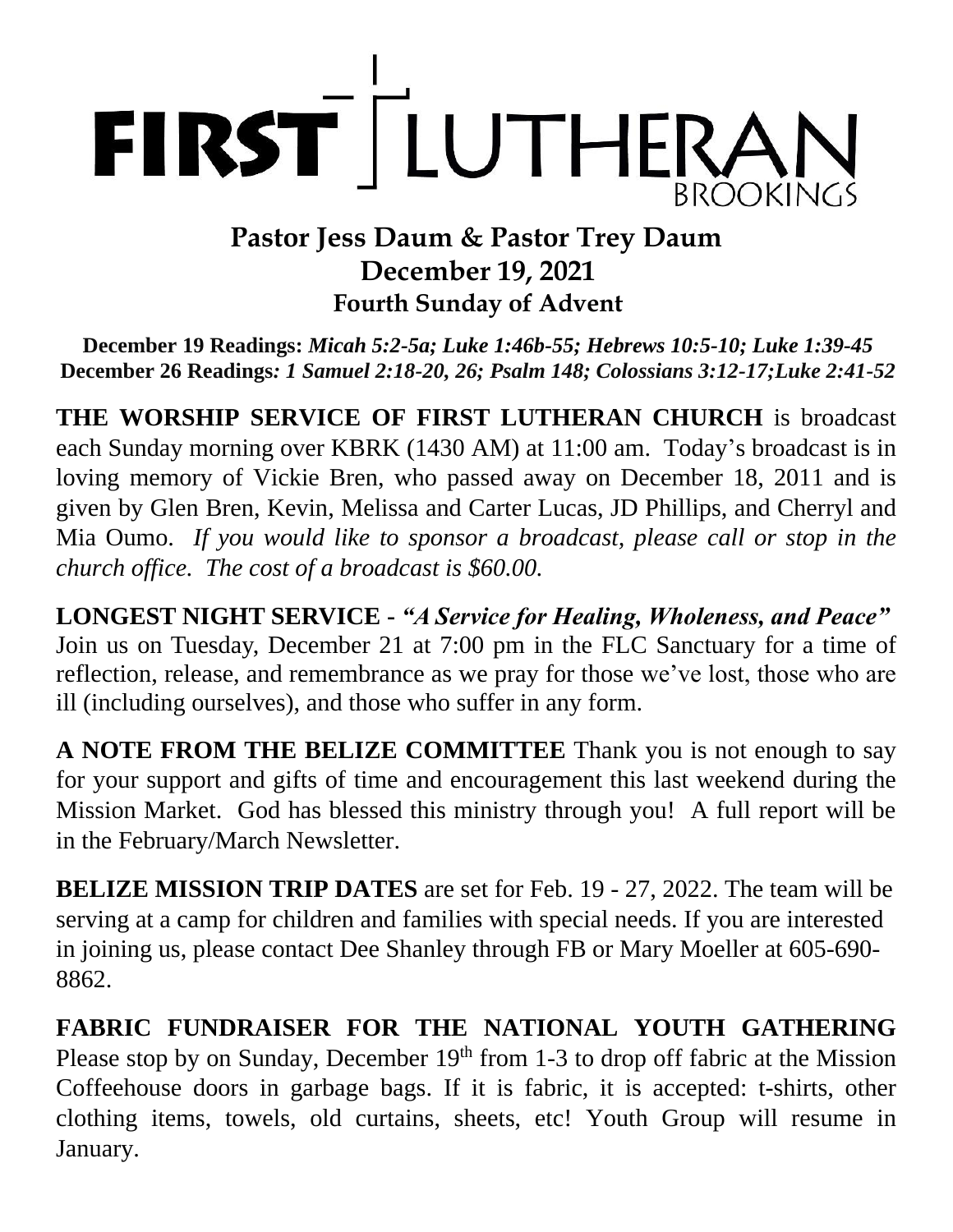# **CHILDREN'S & YOUTH MINISTRY**

Did you know that our app has changed? Children's Ministry uses the App to provide updates. You need to download the new app to get notifications. Directions can be found on the Children, Youth, & Family Ministry HUB (CYF HUB).

▪ Journey will resume on Sunday, January 9 and Wednesday, January 12. We are looking for more volunteers to help with the Sunday JTD program which runs from 9:40 am – 10:25 am. Please contact Kari if interested.

▪ Journey to Discipleship training will be held on **December 19, 11:40- 12:10,** in the Parlor (food provided, for those who have not been trained this year.) Look for an email with a sing up genius link.

**COMMUNITY CHRISTMAS DINNER** First Lutheran will be hosting a Community Christmas Dinner on Christmas Day from 11:15 am -1:00 pm in the Activity Center. Dining options will be: eat in, carry out, or delivery if needed. If you would like to help at this special event, please sign up in the church office or at the Welcome Desk. **We are also in need of people to sign up to contribute pies!** In order to get some idea of how many people will be attending, we also ask that groups of 6 people and over who plan on joining us for the meal sign up in the office or at the Welcome Desk. Call the church at 692-6251 if you are in need of delivery. If anyone has Thrivent Cards to donate before the end of the year, it would be greatly appreciated. Cards may be given to Jeanne in the MCH or Jo for purchase of food for the dinner.

**BROOKINGS COUNTY FOOD PANTRY COLLECTIONS** First Lutheran is collecting non-perishable food items for the food pantries in our community. Collection boxes are placed at the entrances to the Sanctuary. Food wish list right now: chili, chili beans, chunky soup, canned carrots, corn, mandarin oranges, pineapple, oatmeal, cereal, pancake mix, pancake syrup, low sugar food items, and gluten free items.

**PLEASE KEEP SAVING THOSE HYVEE RECEIPTS!** We are very grateful for all of the thoughtful people who take the time to save and drop off their receipts. For every \$150,000.00 collected our Preschool receives \$1,000.00 to use for new equipment. Gas, on-line shopping and pharmacy receipts are also accepted! Thank you so much!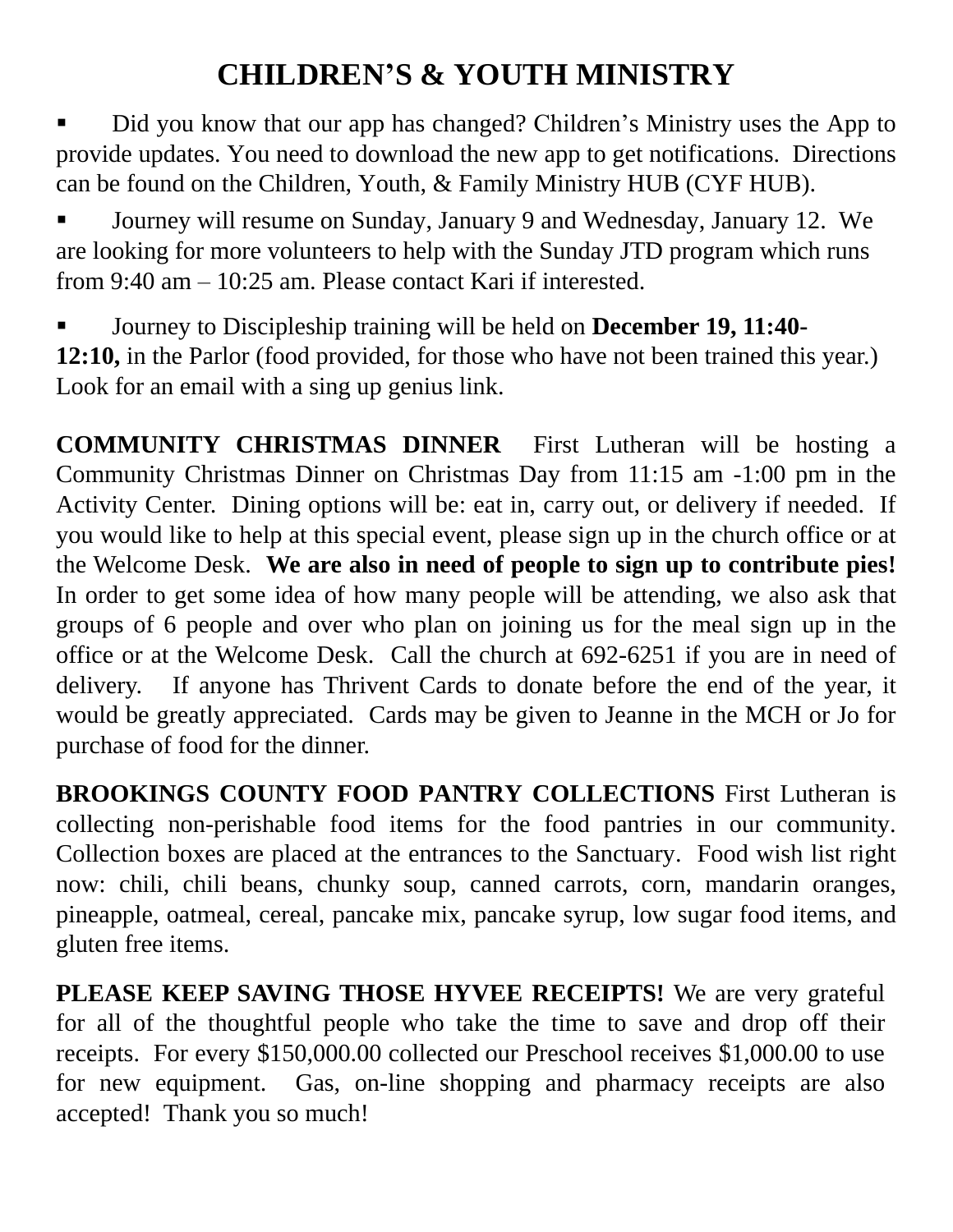# $JQ_{\nu}S H\nu$

# **Longest Night Service**

Tuesday, December 21 at 7:00 pm **First Lutheran Sanctuary** 

# **Christmas Eve**

Friday, December 24

1:30 pm Candlelight Service with Holy Communion

4:30 pm Candlelight Service

6:30 pm Candlelight Service with Holy Communion

# **Christmas Day**

Saturday, December 25 at 10:00 am Worship Service with Holy Communion

11:15 am - 1:00 pm Christmas Dinner in The First Lutheran Activity Center

# **Sunday, December 26**

10:00 am Worship Service